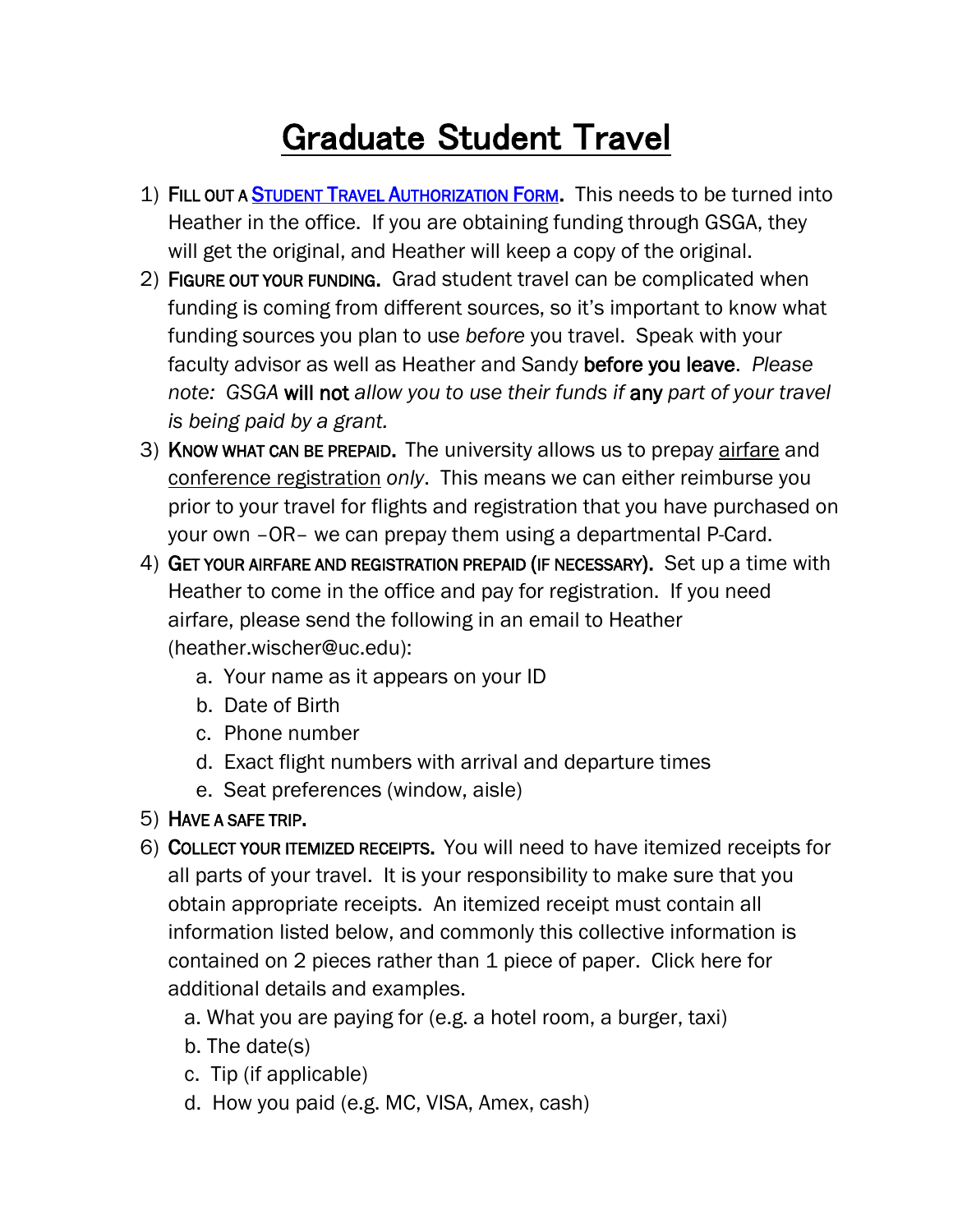e. Who paid (necessary for car rentals and hotel rooms; not shown on all receipts)

f. Name of the business (e.g. Hilton, McDonald's)

7) KNOW HOW TO CALCULATE PER DIEMS AND MILEAGE (IF APPLICABLE).

- a. [Per Diems](http://www.gsa.gov/portal/content/104877)
	- i. *Food*
		- 1. You can claim per diems for food if you do not have sufficient receipts for those purchases. You cannot combine receipts and per diems; it's one or the other.
		- 2. Travel day (1st and last day of travel) per diem rates are 75% of the GSA per diem rate for your destination. [If you were traveling to San Francisco alone for 5 days, you would be allowed a maximum 2 travel days @ \$53.25 + 3 days @ \$71 = \$319.50.].
		- 3. You do not have to claim the full amount of per diems for your trip.
		- 4. Note: GSGA will not reimburse you for food purchases.
		- ii. Lodging
			- 1. You may not be reimbursed for more than the maximum lodging per diem amount for your travel location.
			- 2. The per diem rates for many cities changes depending on the month. Make sure you are looking at the month in which you are traveling.
			- 3. You may not claim per diems for lodging. You must have sufficient documentation, or you will not be reimbursed.

## b. Mileage

- i. The current mileage rate can be found here: [http://www.uc.edu/af/treasurer/tax/resources/TaxPolAndPr](http://www.uc.edu/af/treasurer/tax/resources/TaxPolAndProc.html) [oc.html.](http://www.uc.edu/af/treasurer/tax/resources/TaxPolAndProc.html) This accounts for wear and tear on your car as well as gasoline expenses.
- ii. If you rent a vehicle, you cannot be reimbursed for mileage, only gasoline purchases.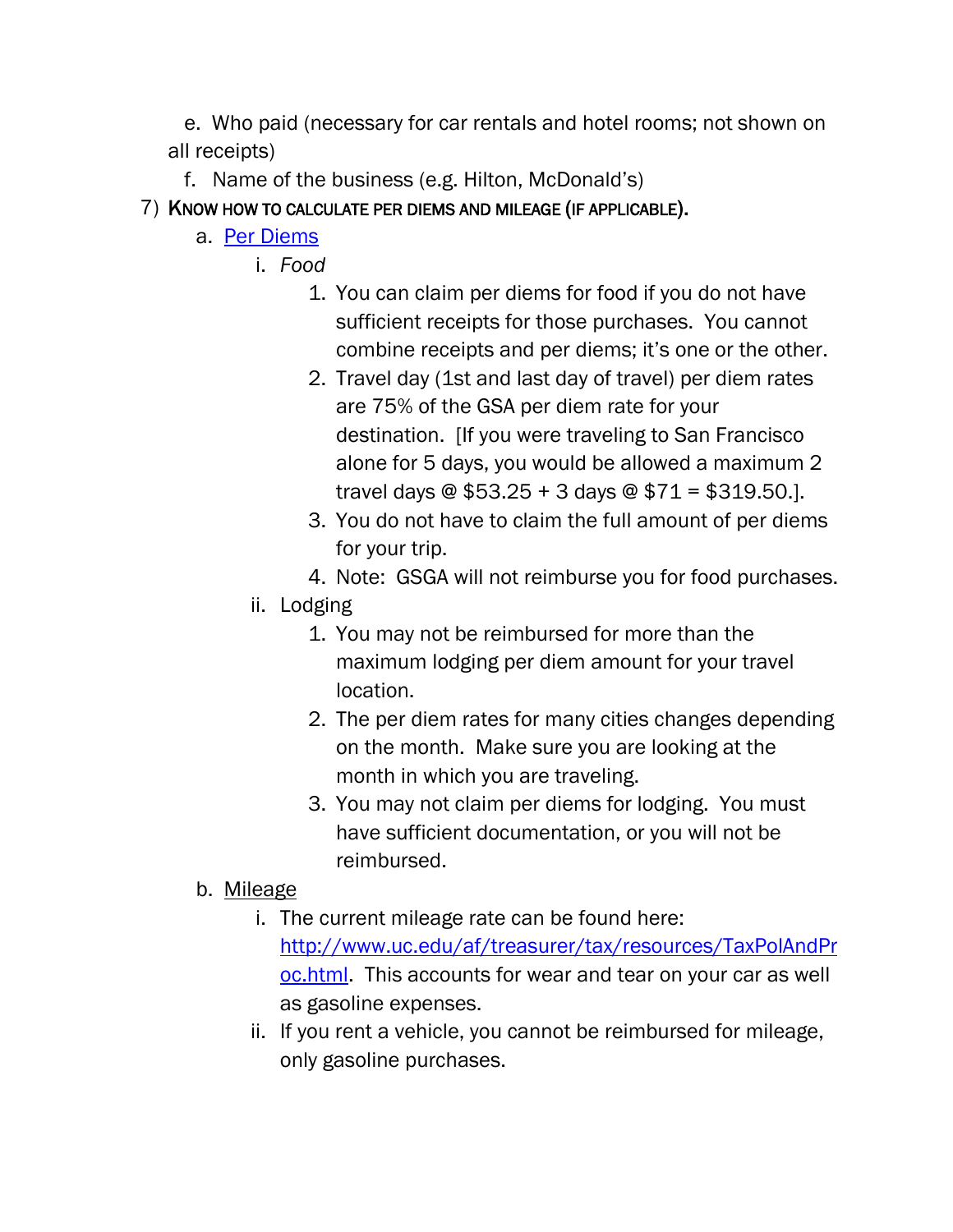- iii. You cannot be reimbursed for both mileage and gasoline expenses.
- 8) BRING YOUR RECEIPTS IN TO BE REIMBURSED. If you are not getting funding from GSGA, the reimbursement needs to be submitted within 30 calendar days; this is a university policy. You'll need to get your paperwork into the office no later than 21 days after your trip ends to give the office time to process your travel. If you are getting support from GSGA, they require that you turn in your paperwork within 14 calendar days after the last day of your travel. That means you'll need to get your paperwork into the office earlier than that—preferably within 7 days.

*What happens with your paperwork in the office?*

- *1. Heather enters the reimbursement information on an A113.*
- *2. Sandy puts the account number(s) on the A113.*
- *3. Department Head signs it.*
- *4. a. For GSGA, you sign it and take it to the GSGA office*

*b. If you're being reimbursed by a grant, the A113 gets sent to Accounts Payable. c. If you're being reimbursed only by the department on a non-grant account, Heather* 

*keeps the paperwork.*

- 9) YOU GET REIMBURSED! Most student travel reimbursements are now being processed through your student bill account. Student bill reimbursements are processed so that you should get a reimbursement check (or direct deposit) sent to you. (If you want it, you will need to set up direct deposit on your student account; it is separate from your employee account.) The one exception is when you are traveling as part of your RA duties and the reimbursement is being paid by a grant. These reimbursements are deposited to the same account as your stipend. So…
	- a. If you are being reimbursed by GSGA, you will get a reimbursement on your student bill.